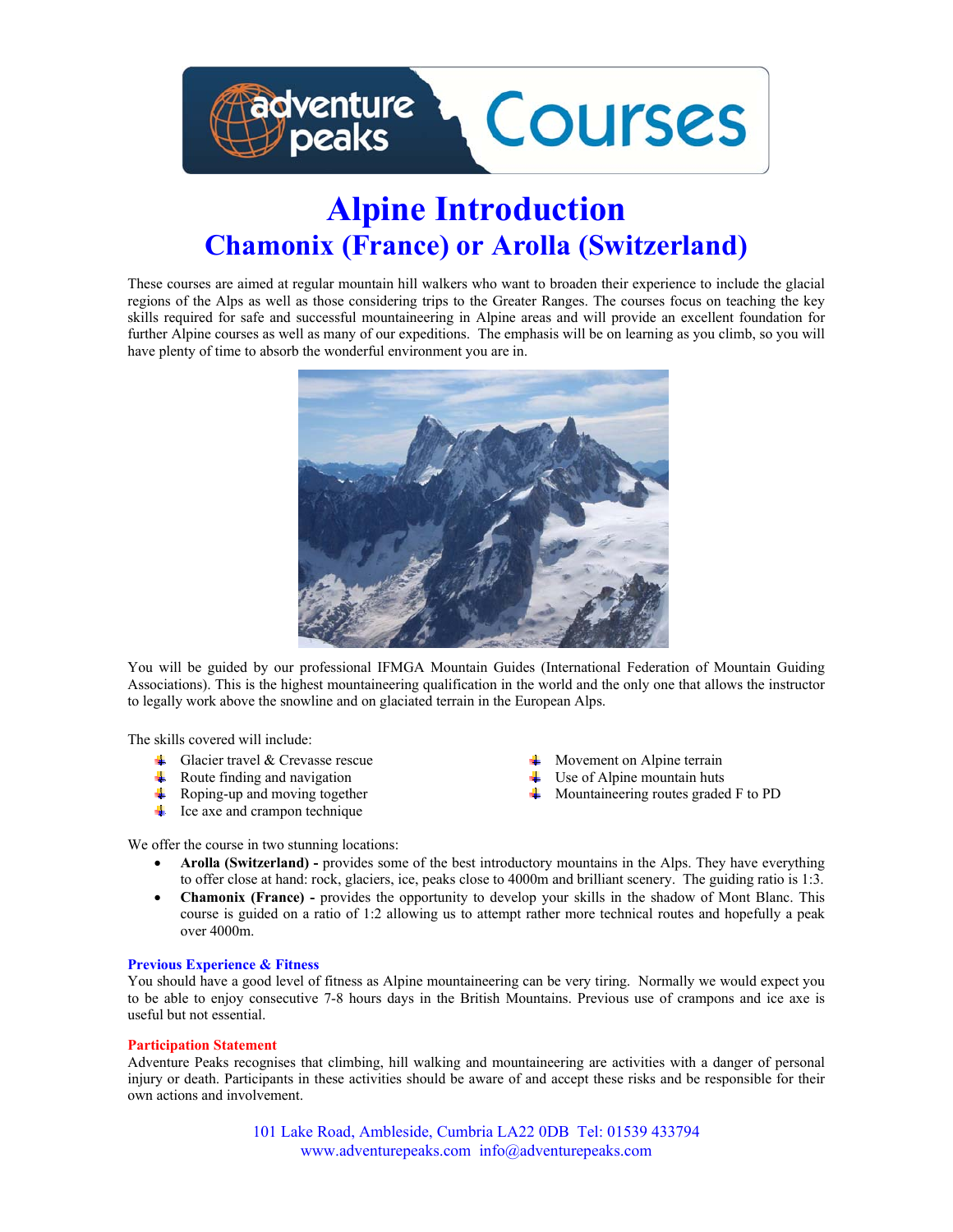## **Chamonix (France) Alpine Intro Outline Programme**

**Please note** this is just a suggestion of a programme and the actual itinerary may be changed as a result of weather, conditions on the mountain and individual levels of fitness. Guiding ratio 1:2

| <b>Saturday</b> | Meet your guide at the hotel this evening for a briefing on the week's activities (hotel to be advised<br>before your course).                                                                    |
|-----------------|---------------------------------------------------------------------------------------------------------------------------------------------------------------------------------------------------|
| <b>Sunday</b>   | Glacier du Tour for essential skills training: use of ice axe, crampons, roping-up for glacier travel<br>and crevasse rescue. Overnight in Albert Premier Hut (2702m).                            |
| Monday          | Ascent of Aiguille du Tour (3554m). A glacial approach leads to steep snow slopes and a fine rocky<br>scramble. Overnight in Trient Hut (3170m) or Albert Premier Hut.                            |
| Tuesday         | Ascent of the Tete Blanche (3429m) and or the Petit Fourche (3520m). Night back at your hotel.                                                                                                    |
| Wednesday       | Traverse of the Aiguille du Croches (2840m), a fine rocky ridge line, similar to that of Crib Coch or<br>Striding Edge. Night back at your hotel.                                                 |
| <b>Thursday</b> | Stunning ride up to the Aiguille du Midi (3800m) followed by an ascent of the Cosmiques Arete,<br>descend to Point Lachenal (3613m) then head to the hut. Overnight in the Cosmiques hut (3613m). |
| Friday          | A not too early start, sunrise, then an ascent of Mont Blanc du Tacul (4248m), stunning views and<br>well worth the effort. Descend to Chamonix valley and the hotel.                             |
| <b>Saturday</b> | Breakfast and departure or rest day before Mont Blanc extension.                                                                                                                                  |

The programme may be altered according to the weather and conditions to include the following mountains: La Petite Aiguille Verte (3152m) and Gran Paradiso (4061m), Weissmies (4017m) or Allalinhorn (4027m).



#### **Travel**

Flights are available to Geneva where buses, trains and transfer taxis run a regular service to Chamonix. Please contact the office for further details.

#### **Maps & Guide Book**

Map; IGN Carte de Randonnee – Chamonix (Massif du Mont Blanc) 3630 OT, 1:25,000 Guide Book; Mont Blanc Massif - Selected Climbs Vol I & II by Lindsay Griffin (Alpine Club) Available from our shop 01539 433794 or online at www.adventurepeaks.com/shop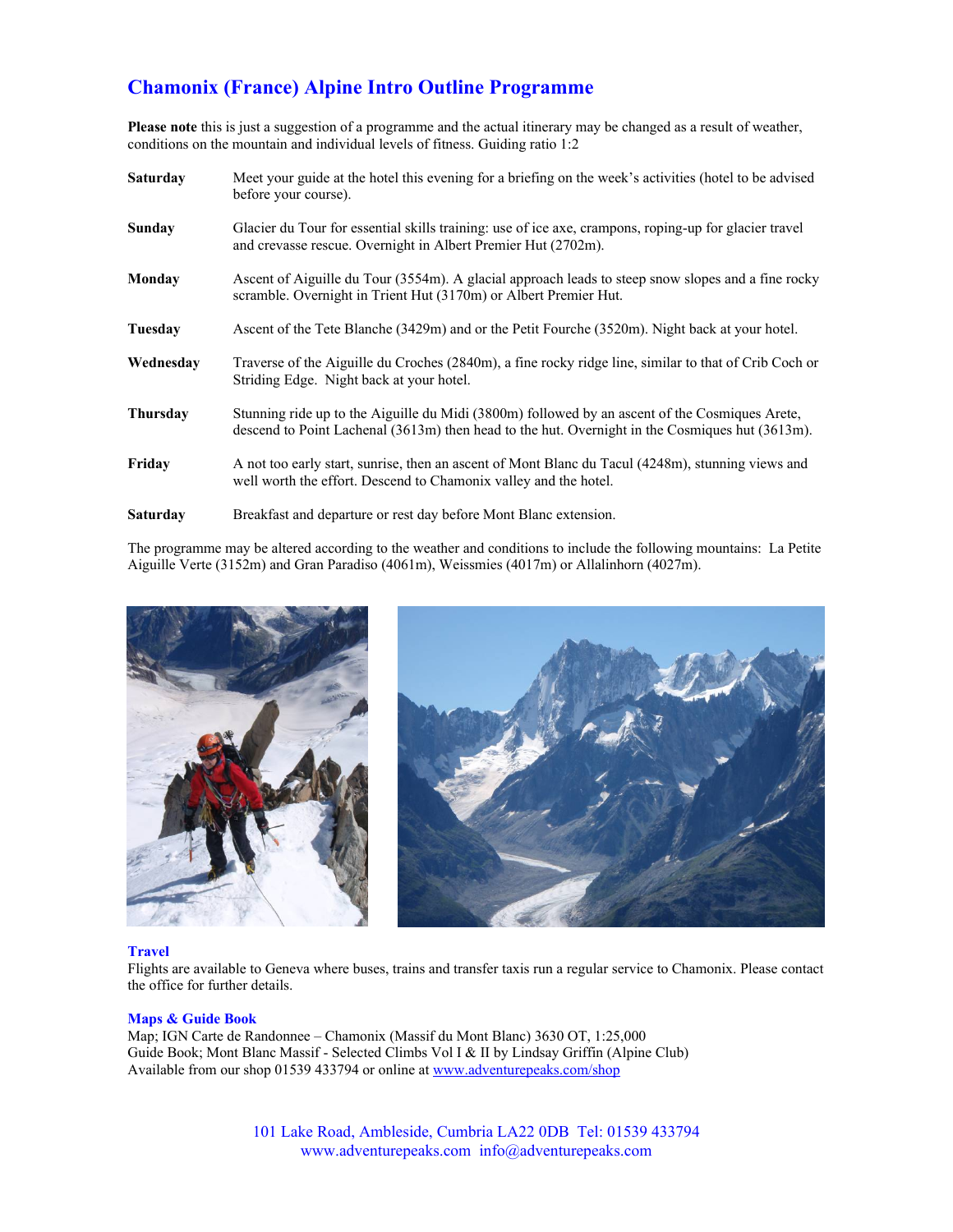## **Arolla (Switzerland) Alpine Intro Outline Programme**

**Please note** this is just a suggestion of a programme and the actual itinerary may be changed as a result of weather, conditions on the mountain and individual levels of fitness. Guiding ratio 1:3

| <b>Saturday</b> | Arrival at your hotel and a chance to relax before your instruction starts tomorrow.<br>(Actual hotel to be advised before your course).                                                                                                               |
|-----------------|--------------------------------------------------------------------------------------------------------------------------------------------------------------------------------------------------------------------------------------------------------|
| Sunday          | Meet your guide for a briefing on the week's activities. Walk to the Dix hut, up to 4 hours walk, then<br>local glacier for essential skills training: use of ice axe, crampons and roping-up for glacier travel.<br>Overnight at the Dix Hut (2928m). |
| Monday          | Climb La Luette (3548m), a great little peak just behind the refuge, with more skills training along<br>the way. Overnight at the Dix Hut.                                                                                                             |
| Tuesday         | Ascent of Mont Blanc de Cheilon (3869m), again with more skills workshops during the day.<br>Overnight at the Dix Hut.                                                                                                                                 |
| Wednesdav       | Traverse of the Pigne Du Arolla (3796m) before heading to the Vignettes Hut.                                                                                                                                                                           |
| <b>Thursday</b> | Ascent of L'Eveque (3716m) or crevasse rescue training during descent to the valley. Overnight at<br>hotel (or possibly Vignettes Hut).                                                                                                                |
| Friday          | Descent to the valley or Evolene for a Via Ferrata.                                                                                                                                                                                                    |
| Saturday        | Breakfast and departure.                                                                                                                                                                                                                               |

The programme may be altered according to weather, conditions or other factors to include the following mountains: Pte de Vouasson (3489m), Mont Brule (3585m), Aiguille de la Tsa (3668).

#### **Travel**

One option is to fly to Geneva and then take a train to Sion, then 2 buses to Arolla. The train runs hourly from Geneva, the cost is approx £60 return. Tickets can be pre-booked online at www.sbb.ch or obtained at the station at Geneva Airport. For further information please contact the office. **Please note that the last bus to Arolla leaves Les Hauderes at approx 17:45hrs, therefore if you miss this you will have to take a taxi which will be very expensive.** 

#### **Map & Guidebooks**

Map; Swisstopo Arolla 283 1:50,000 Guidebook; Valais Alps West by Lindsay Griffin (Alpine Club) Available from our shop 01539 433794 or online at www.adventurepeaks.com/shop